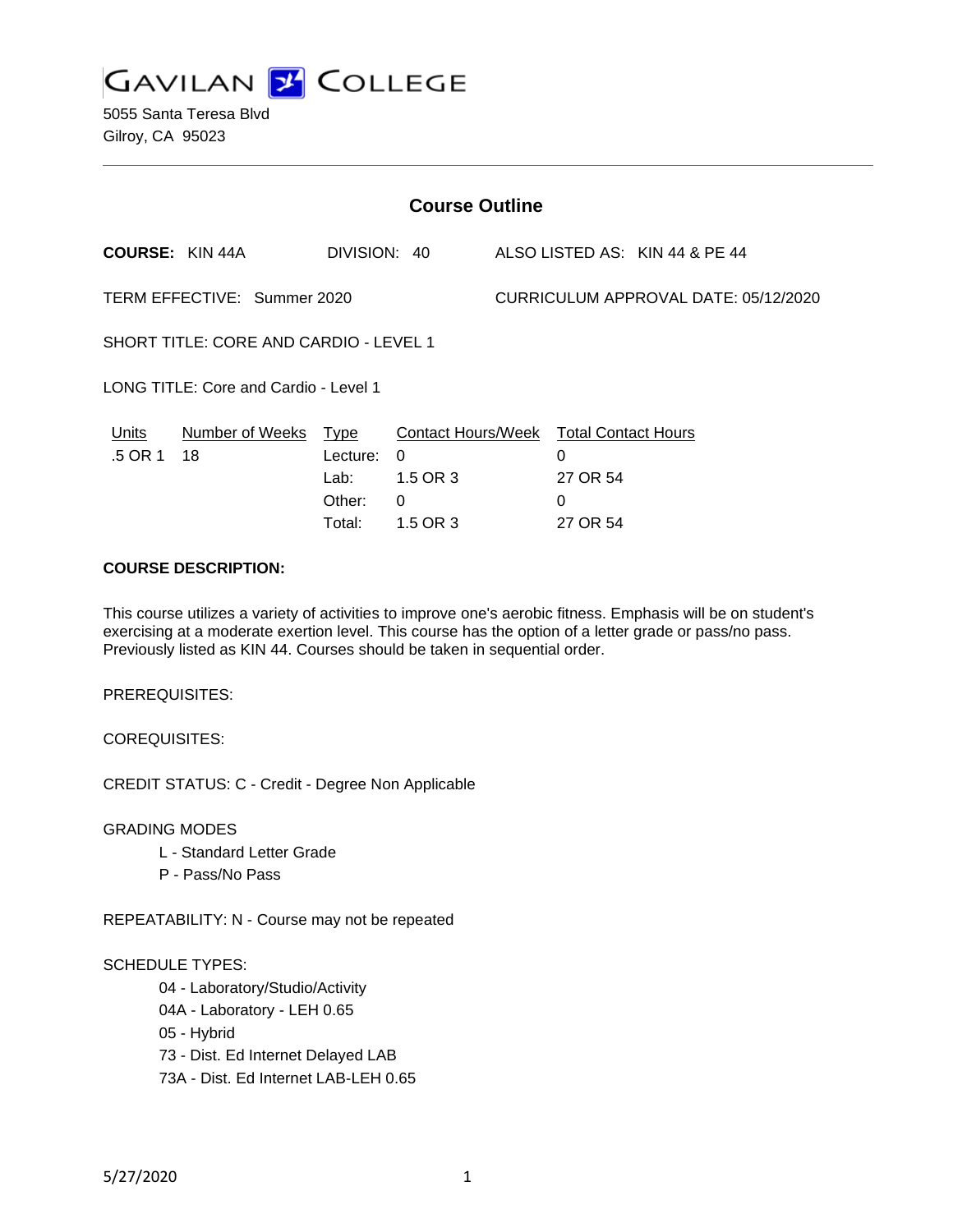### **STUDENT LEARNING OUTCOMES:**

1. Utilize the Karvonen formula to calculate their target heart rate (THR) and then apply their THR to determine their workouts are at 40% - 50% of their THR.

Measure of assessment: worksheet, demonstration, pre and post testing

Year assessed, or planned year of assessment: 2017

Semester: Spring

2. Identify lifestyle changes which will help improve their physical and emotional well being and design goals which will help achieve those changes.

Measure of assessment: project, discussion

Year assessed, or planned year of assessment: 2017

### **CONTENT, STUDENT PERFORMANCE OBJECTIVES, OUT-OF-CLASS ASSIGNMENTS**

Curriculum Approval Date: 05/12/2020

3 - 6 Hours:

Content: Orientation of course requirements. Safety factors and the benefits of a proper warm-up and cooldown will be discussed. Students will complete a personal health profile and learn how to take their pulse. Pre-testing to determine their aerobic capacity. Begin warm-up routine, power walking and introduce some muscular strength training exercises as well as ways to cool-down.

Student Performance Objectives: Complete a personal health profile and take their pulse. Explain the benefits of a warm-up and cool-down and participate in class workouts. Complete pre-testing.

3 - 6 Hours:

Content: Information on how to calculate one's Target Heart Rate (THR) using the maximum heart rate formula and the Karvonen formula will be presented. Each class will include a warm-up, power walking, some exercises performed in earlier classes, as well as some new ones and a cool-down.

Student Performance Objectives: Compute their Target Heart Rate (THR) using the maximum heart rate formula and the Karvonen formula. Monitor their THR during class workouts to determine their exercise effort and participate in class workouts.

3 - 6 Hours:

Content: Classes will incorporate a warm-up, power walking, exercises to improve aerobic capacity and muscular strength, and a cool-down. A general presentation/discussion on the FITTE principles will be provided with the emphasis on "I" - intensity. Students will be expected to participate in class workouts at 40% - 50% of their heart rate reserve or the Karvonen formula THR to increase their aerobic capacity.

Student Performance Objectives: Monitor their THR to determine their exercise intensity - "I". Discuss the general principles of FITTE and participate in class workouts.

#### 4.5 - 9 Hours:

Content: Classes will include a warm-up; power walking; exercises performed earlier; new exercises to improve aerobic capacity such as "ice skaters" and muscular strength such as "plank exercises, floor crunches, and squats"; and a cool-down. A discussion on goal setting as it relates to lifestyle changes will be included.

Student Performance Objectives: Monitor their THR to determine if their exercise intensity is between 40% - 50% of their THR. Identify one lifestyle change and design goals to achieve that change. Participate in class workouts utilizing a variety of aerobic and muscular strength training exercises.

#### 10.5 - 21 Hours:

Content: Class structure will include warm-up and power walking, followed by exercises designed to improve aerobic fitness and muscular strength, and then a cool-down. The exercises could incorporate the use of hand weights, steps, and exercise balls and stations could be utilized. A review of the general principles of FITTE, including the importance of monitoring one's THR to determine "I"ntensity, will be followed by a discussion of the "E" - enjoyment. The status of each students lifestyle change will be reviewed. Minilectures on topics such as stress management and the importance of finding exercises that you can "E"njoy will be presented.

Student Performance Objectives: Monitor their aerobic exercise intensity utilizing their THR. Discuss the "E" in FITTE, access their goal setting progress and participate in class workouts.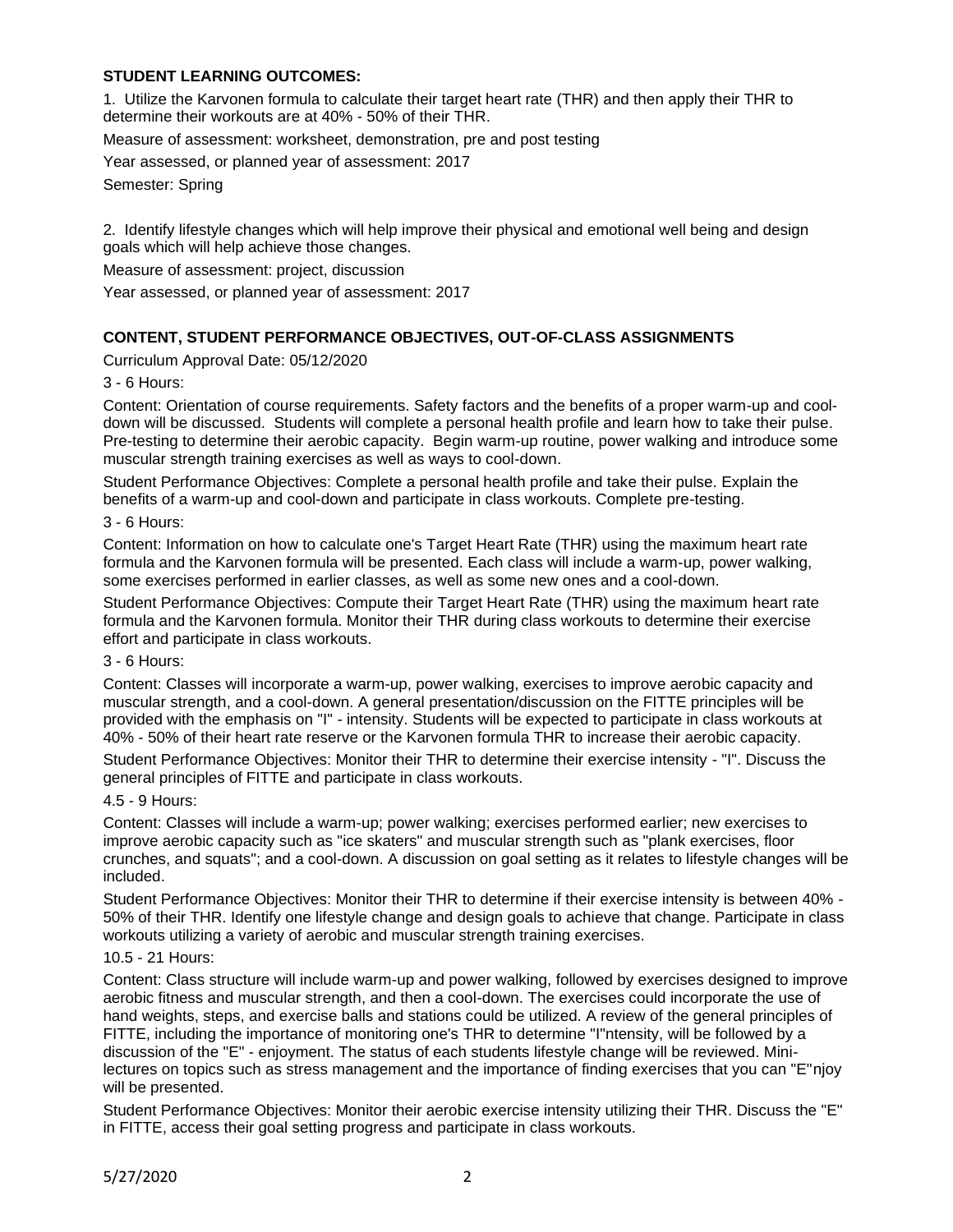1.5 - 3 Hours: Content: Post-testing to evaluate each student's aerobic capacity, which will help determine their improvement. Student Performance Objectives: Complete post-testing. 2 Hours: Final.

## **METHODS OF INSTRUCTION:**

guided practice, discussion, mini-lectures, stations

## **METHODS OF EVALUATION:**

Writing assignments Percent of total grade: 5.00 % 5% - 15% Food journal Problem-solving assignments Percent of total grade: 5.00 % 5% - 15% Calculating THR and Body Fat Percentage Skill demonstrations Percent of total grade: 20.00 % 10% - 20% Demonstration exams Objective examinations Percent of total grade: 10.00 % 10% - 20% Completion Other methods of evaluation Percent of total grade: 60.00 %

# **REPRESENTATIVE TEXTBOOKS:**

Recommended Representative Textbooks No textbook required. Handouts will be provided as needed.